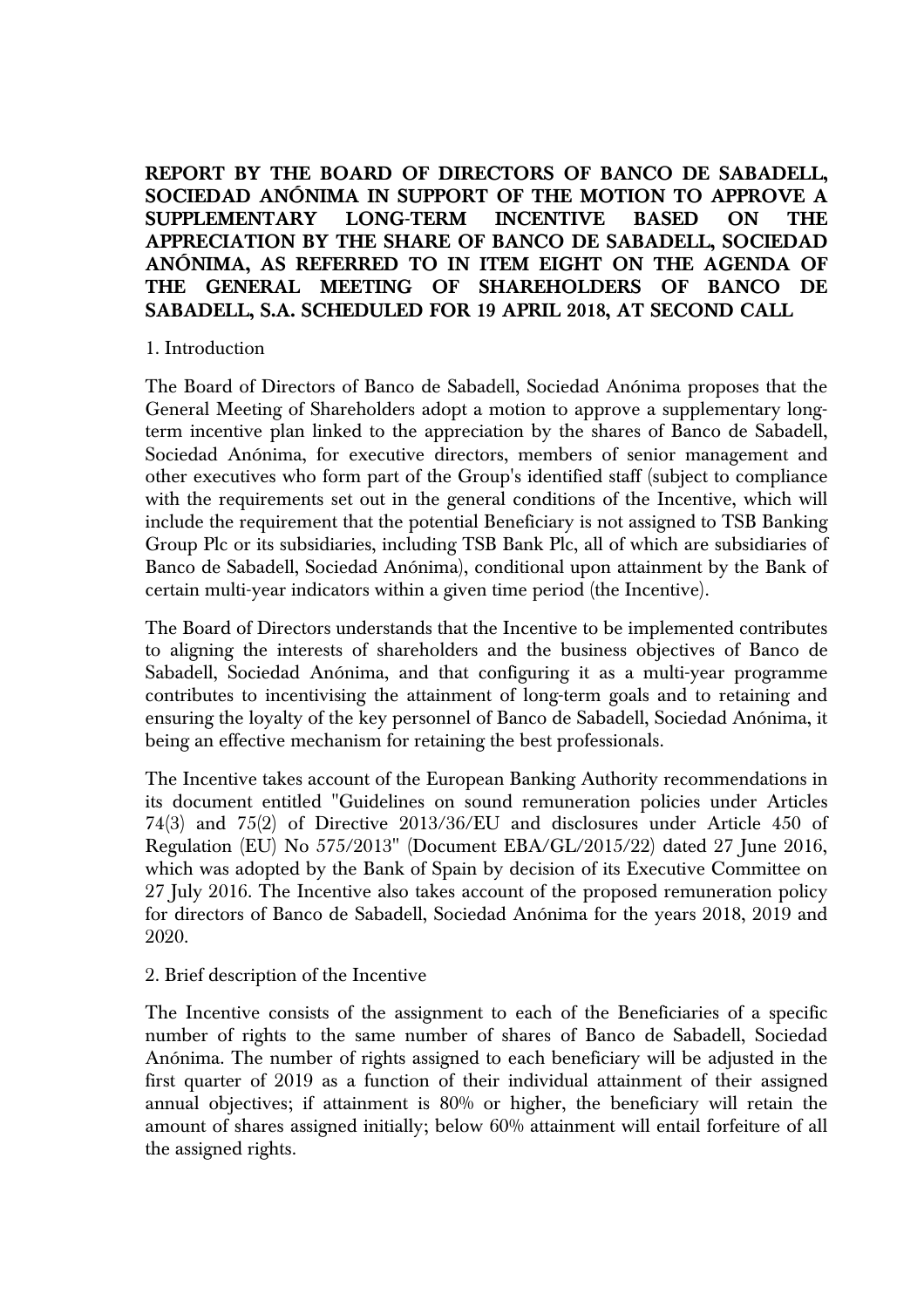In addition, like the other components of variable remuneration, the incentive is subject to the overall adjustments of the variable remuneration for 2018, as set out in the Banco Sabadell Group Remuneration Policy, which, in the event, will be applied in the first quarter of 2019.

Each right empowers the beneficiary to receive the amount of the increase in value of one share, 55% of which will be settled through the delivery of shares of Banco de Sabadell, Sociedad Anónima valued according to their market price at the end of the period for calculating the value of the Incentive; the remainder will be paid in cash.

The increase in value will be calculated taking, as the initial value, the arithmetic mean, rounded to the third decimal place, of the closing prices of the share of Banco de Sabadell, Sociedad Anónima in the first twenty market sessions of the month of January 2018, and the final value will be taken to be the arithmetic mean, rounded to the third decimal place, of the closing price of the share of Banco de Sabadell, Sociedad Anónima in the first twenty market sessions of the month of March 2021. Once the amount of appreciation has been determined for each beneficiary, as a function of the rights he/she holds, the number of Banco de Sabadell, Sociedad Anónima shares to be delivered will be calculated by dividing 55% of the amount of the appreciation thus obtained by the arithmetic mean, rounded to the third decimal place, of the closing price of the share of Banco de Sabadell, Sociedad Anónima in the first twenty stock market trading sessions of the month of March 2021; the remaining 45% of the appreciation will be paid in cash.

The beneficiaries of the Incentive are the executive directors of Banco de Sabadell, Sociedad Anónima (Chairman, Managing Director and Director-General Manager), members of senior management and other executives who form part of the Group's identified staff (subject to compliance with the requirements set out in the general conditions of the Incentive, which will include the requirement that the potential Beneficiary is not assigned to TSB Banking Group Plc or its subsidiaries, including TSB Bank Plc, all of which are subsidiaries of Banco de Sabadell, Sociedad Anónima).

The Incentive is obligatory for the Beneficiaries who form part of the Group's identified staff and its receipt is conditional upon the shares actually appreciating during the period of the Incentive; in the event that they depreciate, no monetary rights will be generated for the beneficiaries.

The number of rights to be settled may be equal to or less than the number of vested rights in the first quarter of 2019, depending on the level to which Banco de Sabadell, Sociedad Anónima attains four indicators during the Incentive's lifetime. The period for evaluating attainment will cover the years 2018, 2019 and 2020, for which objectives are established for the following indicators and with the following weightings: shareholder return (25%), for which the benchmark will be the share's closing price, rounded to the third decimal place, in the first 20 sessions of 2018 and the first 20 sessions of 2021; liquidity coverage ratio (25%); CET1 capital (25%); and the bank's return on risk-adjusted capital - RoRAC (25%). The last three indicators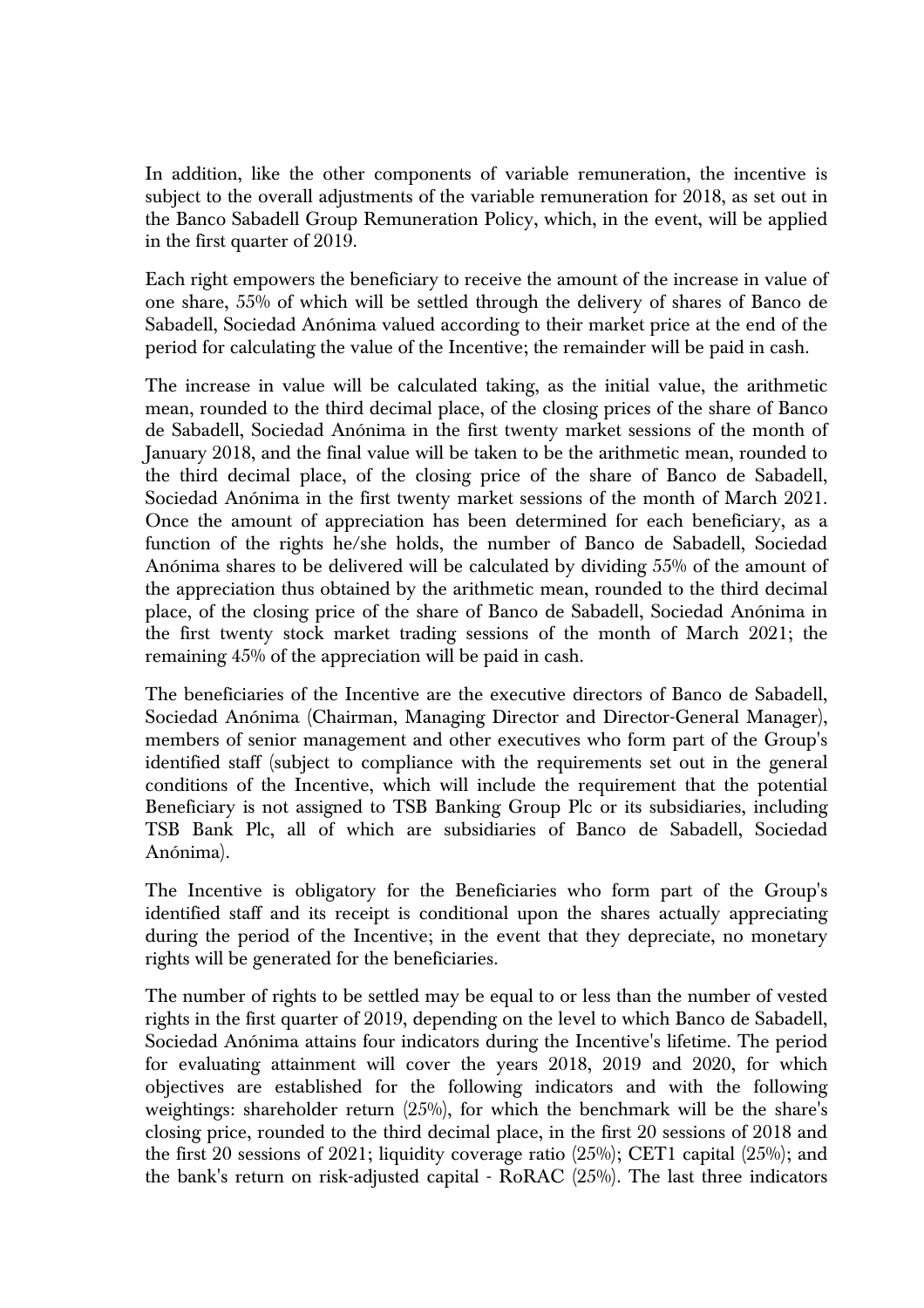will be measured at the end of the multi-year period, taking the average of the last three months of the year 2021. Other conditions attached to vesting will be (i) that the beneficiary maintain his/her employment or contractual relationship with the group, (ii) that he/she must not have incurred in any event triggering a *malus* clause, all in the conditions to be established by the Board of Directors in the general conditions of the Incentive, which must also consider, in accordance with the applicable regulations, the cases where the beneficiary may be required to repay any Incentive amount collected previously (clawback).

The assigned rights do not confer the status of shareholder or any right associated with such status, and they are non-transferable except to rightful heirs in the event of the beneficiary's death.

3. Initial individual assignment of rights

The initial individual allocation of the number of rights to each beneficiary will be performed by the Board of Directors at the proposal of the Remuneration Committee. The maximum number of rights that may be assigned will be 21,000,000. Within that maximum number, the amount not assigned initially will be reserved to cover the possible inclusion of new beneficiaries, or to increase the number allocated to pre-existing beneficiaries.

The number of rights to be assigned to the initial beneficiaries is estimated to be 19,750,000. Of that amount, the Chairman of the Board of Directors is assigned 1,700,000 rights; the Managing Director is assigned 1,500,000 rights; and the Director-General Manager is assigned 800,00 rights.

4. Duration

The period of share appreciation used for calculating the number of shares to be delivered begins on 30 January 2018 and concludes in the twentieth stock market session in the month of March 2021.

5. Settlement. Deferral and retention

In accordance with the general conditions, the incentive will be settled 55% in shares of Banco de Sabadell, Sociedad Anónima and the other 45% in cash.

The incentive will be settled in April 2022, except for the case of the executive directors and senior managers, to whom the current deferral rules are applicable as provided in the general terms of the Incentive. Executive directors and members of senior management will collect the incentive they have earned according to the following calendar:

- 60% in the first four months of 2022
- 20% in the first four months of 2023
- 20% in the first four months of 2024